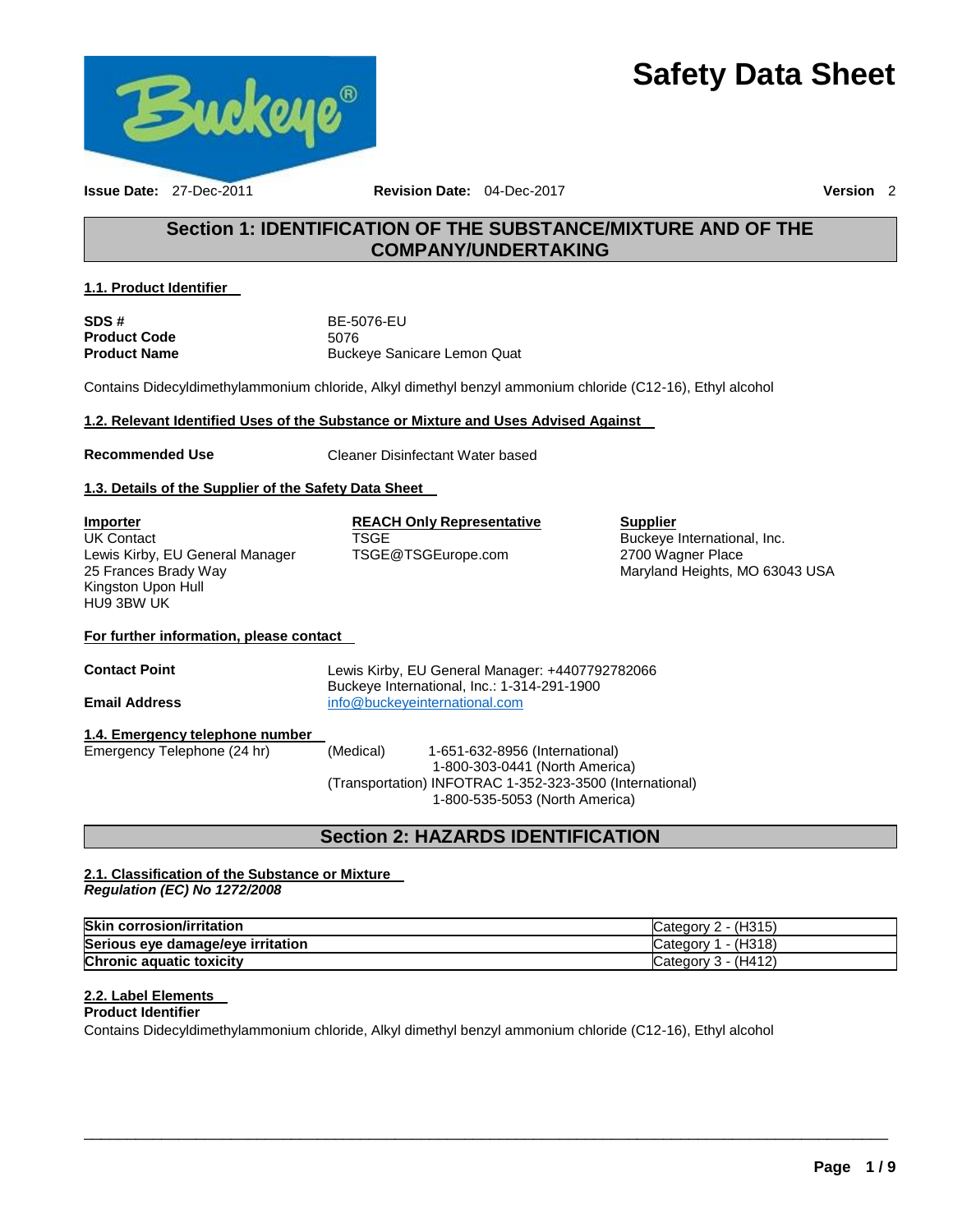

**Signal Word** Danger

### **Hazard statements**

H315 - Causes skin irritation H318 - Causes serious eye damage

H412 - Harmful to aquatic life with long lasting effects

### **Precautionary Statements - EU (§28, 1272/2008)**

P264 - Wash face, hands and any exposed skin thoroughly after handling

P280 - Wear protective gloves/protective clothing/eye protection/face protection

P302 + P352 - IF ON SKIN: Wash with plenty of soap and water

P332 + P313 - If skin irritation occurs: Get medical advice/attention

P362 - Take off contaminated clothing and wash before reuse

P305 + P351 + P338 - IF IN EYES: Rinse cautiously with water for several minutes. Remove contact lenses, if present and easy to do. Continue rinsing

P310 - Immediately call a POISON CENTER or doctor/physician

P273 - Avoid release to the environment

P501 - Dispose of contents/ container to an approved waste disposal plant

### **2.3. Other Hazards**

No information available

### **Section 3: COMPOSITION/INFORMATION ON INGREDIENTS**

### **3.2. MIXTURES**

| <b>Chemical Name</b>                | <b>EC No</b> | <b>CAS No</b> | Weight-% | <b>Classification</b><br>according to<br><b>Regulation (EC) No.</b><br>1272/2008 [CLP]                                | <b>REACH</b><br><b>Registration</b><br><b>Number</b> |
|-------------------------------------|--------------|---------------|----------|-----------------------------------------------------------------------------------------------------------------------|------------------------------------------------------|
| Didecyldimethylammonium<br>chloride | Present      | 7173-51-5     | 2.54     | Acute Tox. 4 (H302)<br>Skin Corr. 1B (H314) Eye<br>Dam. 1 (H318)                                                      | Not determined                                       |
| Ethyl Alcohol                       | Present      | 64-17-5       |          | Flam. Lig. 2 (H225)<br>Eye Irri. 2 (H319)<br>(Self-Classification)<br>Chronic. Aquat. (H412)<br>(Self-Classification) | Not determined                                       |
| Sodium hydroxide                    | Present      | 1310-73-2     | 0.3      | Skin Corr. 1A (H314)                                                                                                  | Not determined                                       |

#### **Full text of H- and EUH-phrases: see section 16**

This product does not contain candidate substances of very high concern at a concentration >=0.1% (Regulation (EC) No. 1907/2006 (REACH), Article 59)

### **Section 4: FIRST AID MEASURES**

\_\_\_\_\_\_\_\_\_\_\_\_\_\_\_\_\_\_\_\_\_\_\_\_\_\_\_\_\_\_\_\_\_\_\_\_\_\_\_\_\_\_\_\_\_\_\_\_\_\_\_\_\_\_\_\_\_\_\_\_\_\_\_\_\_\_\_\_\_\_\_\_\_\_\_\_\_\_\_\_\_\_\_\_\_\_\_\_\_\_\_\_\_

### **4.1. Description of First Aid Measures**

**Eye Contact** IF IN EYES: Rinse cautiously with water for several minutes. Remove contact lenses, if present and easy to do. Continue rinsing. Immediately call a poison center or doctor/physician.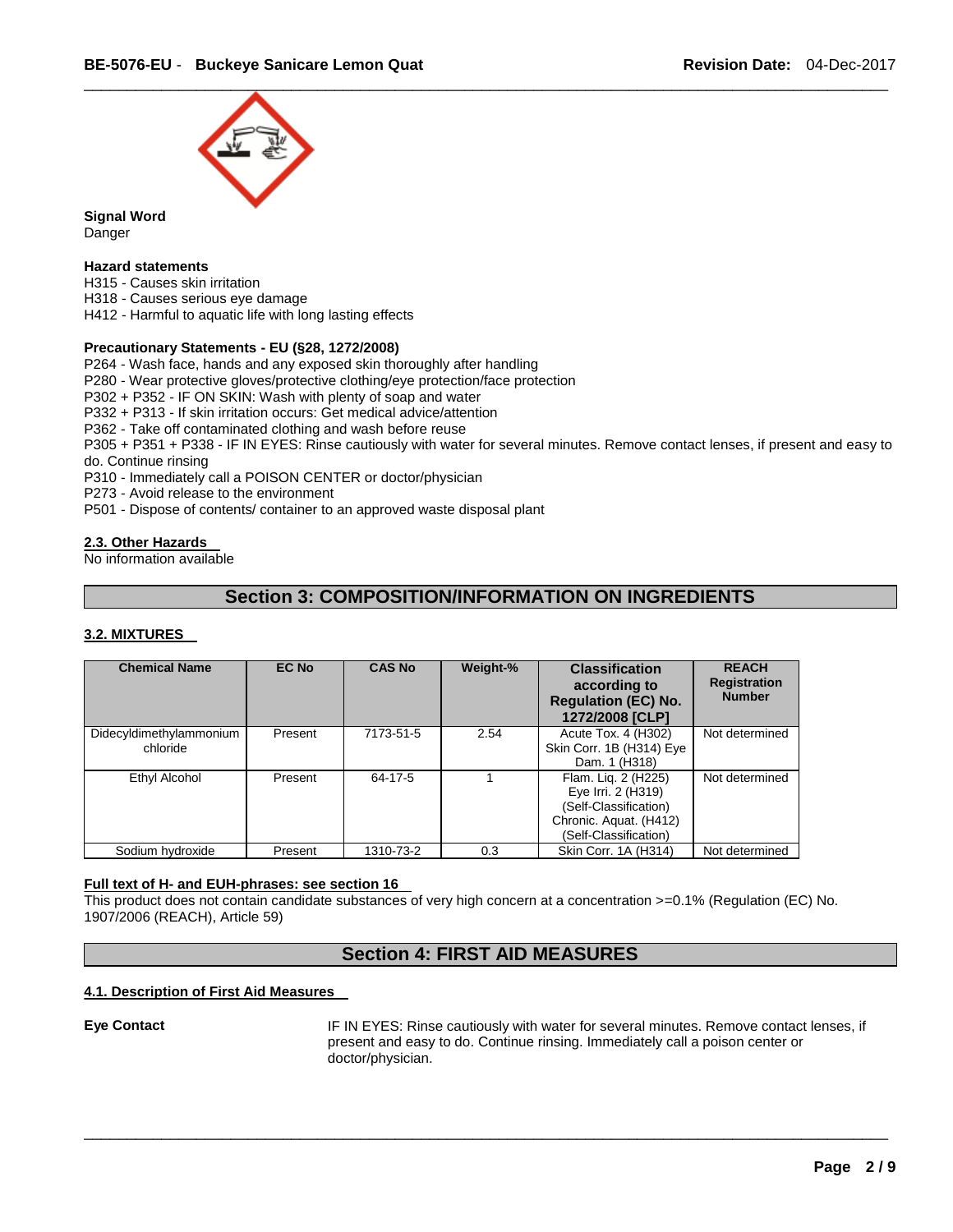| <b>Skin Contact</b> | IF ON SKIN: Wash with plenty of water and soap. If skin irritation occurs: Get medical<br>advice/attention. Take off all contaminated clothing and wash it before reuse. |
|---------------------|--------------------------------------------------------------------------------------------------------------------------------------------------------------------------|
| <b>Inhalation</b>   | Remove to fresh air. If not breathing, give artificial respiration. Get medical attention.                                                                               |
| <b>Ingestion</b>    | Drink 2-3 large glasses of water. Do NOT induce vomiting. Never give anything by mouth to<br>an unconscious person.                                                      |

\_\_\_\_\_\_\_\_\_\_\_\_\_\_\_\_\_\_\_\_\_\_\_\_\_\_\_\_\_\_\_\_\_\_\_\_\_\_\_\_\_\_\_\_\_\_\_\_\_\_\_\_\_\_\_\_\_\_\_\_\_\_\_\_\_\_\_\_\_\_\_\_\_\_\_\_\_\_\_\_\_\_\_\_\_\_\_\_\_\_\_\_\_

### **4.2. Most Important Symptoms and Effects, Both Acute and Delayed**

**Symptoms** Causes skin irritation. Causes serious eye damage. May cause irritation to the mucous membranes and upper respiratory tract. Coughing. Drowsiness.

### **4.3. Indication of any Immediate Medical Attention and Special Treatment Needed**

| <b>Notes to Physician</b> | Treat symptomatically. If the product is ingested, probable mucosal damage may |
|---------------------------|--------------------------------------------------------------------------------|
|                           | contraindicate the use of gastric lavage.                                      |

**Section 5: FIREFIGHTING MEASURES** 

#### **5.1. Extinguishing Media**

#### **Suitable Extinguishing Media**

Water. Foam. Dry chemical.

### **Unsuitable Extinguishing Media**

Not determined.

### **5.2. Special Hazards Arising from the Substance or Mixture**

Combustion products may be toxic.

**Hazardous Combustion Products** 

Carbon oxides. Nitrogen oxides (NOx).

#### **5.3. Advice for Firefighters**

Wear self-contained breathing apparatus and protective suit. Use personal protective equipment as required.

### **Section 6: ACCIDENTAL RELEASE MEASURES**

#### **6.1. Personal Precautions, Protective Equipment and Emergency Procedures**

#### **Personal Precautions**

Use personal protective equipment as required.

#### **For Emergency Responders**

Use personal protection recommended in Section 8.

#### **6.2. Environmental Precautions**

Prevent from entering into soil, ditches, sewers, waterways and/or groundwater. See Section 12, Ecological Information.

### **6.3. Methods and Material for Containment and Cleaning Up**

**Methods for Containment** Prevent further leakage or spillage if safe to do so.

**Methods for Clean-Up** Pick up with mop, wet/dry vac, or absorbent material. Rinse area with clear water and allow floor to dry before allowing traffic.

\_\_\_\_\_\_\_\_\_\_\_\_\_\_\_\_\_\_\_\_\_\_\_\_\_\_\_\_\_\_\_\_\_\_\_\_\_\_\_\_\_\_\_\_\_\_\_\_\_\_\_\_\_\_\_\_\_\_\_\_\_\_\_\_\_\_\_\_\_\_\_\_\_\_\_\_\_\_\_\_\_\_\_\_\_\_\_\_\_\_\_\_\_

#### **6.4. Reference to Other Sections**

See Section 13: DISPOSAL CONSIDERATIONS.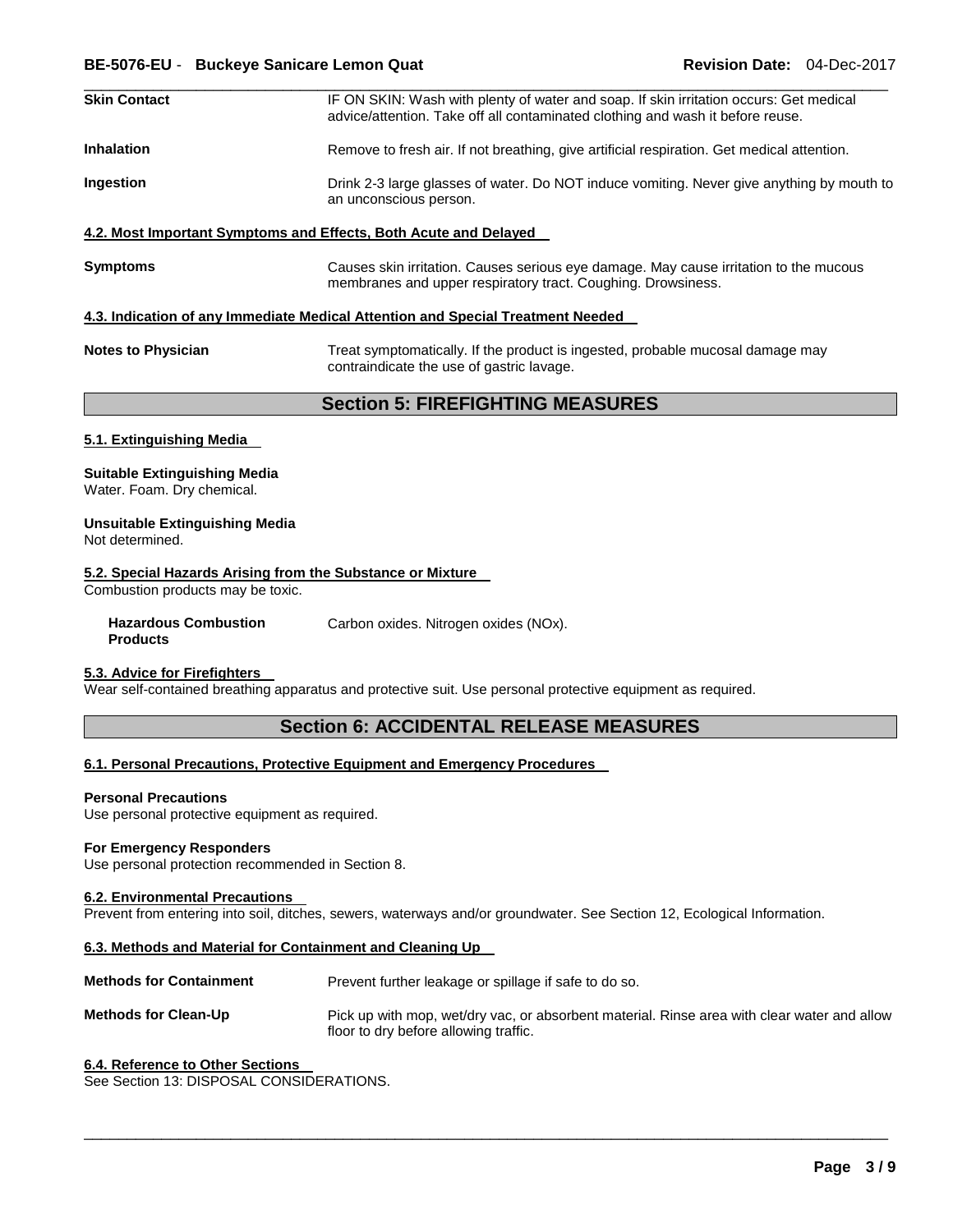### \_\_\_\_\_\_\_\_\_\_\_\_\_\_\_\_\_\_\_\_\_\_\_\_\_\_\_\_\_\_\_\_\_\_\_\_\_\_\_\_\_\_\_\_\_\_\_\_\_\_\_\_\_\_\_\_\_\_\_\_\_\_\_\_\_\_\_\_\_\_\_\_\_\_\_\_\_\_\_\_\_\_\_\_\_\_\_\_\_\_\_\_\_ **Section 7: HANDLING AND STORAGE**

### **7.1. Precautions for Safe Handling**

#### **Advice on Safe Handling**

Handle in accordance with good industrial hygiene and safety practice. Avoid contact with skin, eyes or clothing. Use personal protection recommended in Section 8. Wash face, hands and any exposed skin thoroughly after handling.

#### **General Hygiene Considerations**

Handle in accordance with good industrial hygiene and safety practice.

### **7.2. Conditions for Safe Storage, Including any Incompatibilities**

### **Storage Conditions**

Keep container tightly closed and store in a cool, dry and well-ventilated place. Keep container closed when not in use. Store at room temperature. Do not contaminate water, food, or feed by storage or disposal.

**Packaging Materials Rinse container before discarding.** 

### **7.3. Specific End Use(s)**

### **Specific Use(s)**

Cleaner. Disinfectant. Water based.

### **Risk Management Methods (RMM)**

The information required is contained in this Safety Data Sheet.

### **Section 8: EXPOSURE CONTROLS/PERSONAL PROTECTION**

### **8.1. Control Parameters**

#### **Exposure Limits** .

| <b>Chemical Name</b>          | <b>European Union</b>                                                               | <b>United Kingdom</b>                                                                          | <b>France</b>                                                                                  | Spain                                                                                        | Germany                                   |
|-------------------------------|-------------------------------------------------------------------------------------|------------------------------------------------------------------------------------------------|------------------------------------------------------------------------------------------------|----------------------------------------------------------------------------------------------|-------------------------------------------|
| Ethyl Alcohol<br>64-17-5      |                                                                                     | STEL: 3000 ppm<br>STEL: 5760 mg/m <sup>3</sup><br>TWA: 1000 ppm<br>TWA: 1920 mg/m <sup>3</sup> | TWA: 1000 ppm<br>TWA: 1900 mg/m <sup>3</sup><br>STEL: 5000 ppm<br>STEL: 9500 mg/m <sup>3</sup> | STEL: 1000 ppm<br>STEL: 1910 mg/m <sup>3</sup>                                               | TWA: 500 ppm<br>TWA: $960 \text{ mg/m}^3$ |
| Sodium hydroxide<br>1310-73-2 |                                                                                     | STEL: $2 \text{ mg/m}^3$                                                                       | TWA: $2 \text{ mq/m}^3$                                                                        | STEL: $2 \text{ mg/m}^3$                                                                     |                                           |
| <b>Chemical Name</b>          | Italy                                                                               | Portugal                                                                                       | <b>Netherlands</b>                                                                             | <b>Finland</b>                                                                               | <b>Denmark</b>                            |
| Ethyl Alcohol<br>64-17-5      |                                                                                     | TWA: 1000 ppm                                                                                  | <b>Skin</b><br>STEL: 1900 mg/m <sup>3</sup><br>TWA: 260 mg/m $3$                               | TWA: 1000 ppm<br>TWA: 1900 mg/m $3$<br>STEL: 1300 ppm<br>STEL: 2500 mg/m <sup>3</sup>        | TWA: 1000 ppm<br>TWA: 1900 mg/m $3$       |
| Sodium hydroxide<br>1310-73-2 |                                                                                     | Ceiling: $2 \text{ mg/m}^3$                                                                    |                                                                                                | STEL: $2 \text{ mq/m}^3$<br>Ceiling: $2 \text{ mq/m}^3$                                      | Ceiling: $2 \text{ mq/m}^3$               |
| <b>Chemical Name</b>          | <b>Austria</b>                                                                      | Switzerland                                                                                    | Poland                                                                                         | <b>Norway</b>                                                                                | Ireland                                   |
| Ethyl Alcohol<br>64-17-5      | STEL 2000 ppm<br>STEL 3800 mg/m $3$<br>TWA: 1000 ppm<br>TWA: 1900 mg/m <sup>3</sup> | STEL: 1000 ppm<br>STEL: 1920 mg/m <sup>3</sup><br>TWA: 500 ppm<br>TWA: $960 \text{ mg/m}^3$    | TWA: 1900 mg/m $^3$                                                                            | TWA: 500 ppm<br>TWA: $950 \text{ mg/m}^3$<br>STEL: 625 ppm<br>STEL: 1187.5 mg/m <sup>3</sup> | STEL: 1000 ppm                            |
| Sodium hydroxide<br>1310-73-2 | STEL 4 mg/m <sup>3</sup><br>TWA: $2 \text{ mq/m}^3$                                 | STEL: $2 \text{ mq/m}^3$<br>TWA: $2 \text{ mq/m}^3$                                            | STEL: 1 $mq/m3$<br>TWA: 0.5 mg/m $^3$                                                          | Ceiling: $2 \text{ mg/m}^3$                                                                  | STEL: $2 \text{ mg/m}^3$                  |

\_\_\_\_\_\_\_\_\_\_\_\_\_\_\_\_\_\_\_\_\_\_\_\_\_\_\_\_\_\_\_\_\_\_\_\_\_\_\_\_\_\_\_\_\_\_\_\_\_\_\_\_\_\_\_\_\_\_\_\_\_\_\_\_\_\_\_\_\_\_\_\_\_\_\_\_\_\_\_\_\_\_\_\_\_\_\_\_\_\_\_\_\_

### **8.2. Exposure Controls**

**Engineering Controls** Ensure adequate ventilation, especially in confined areas. Eyewash stations. Showers.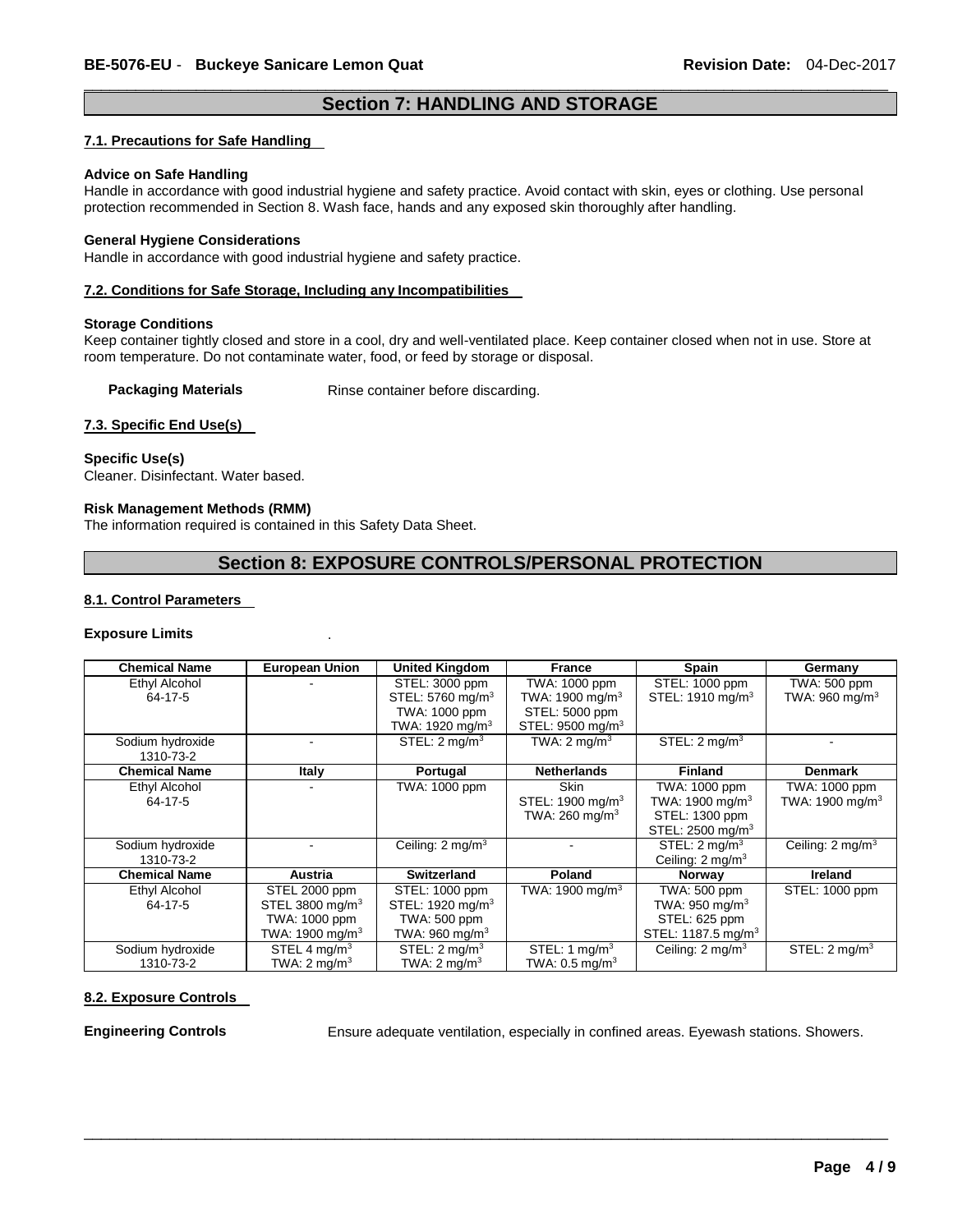### **Personal Protective Equipment**  Splash goggles or safety glasses. Hand Protection **Rubber gloves**. **Skin and Body Protection** Suitable protective clothing. **Respiratory Protection** Ensure adequate ventilation, especially in confined areas.

### **Section 9: PHYSICAL AND CHEMICAL PROPERTIES**

\_\_\_\_\_\_\_\_\_\_\_\_\_\_\_\_\_\_\_\_\_\_\_\_\_\_\_\_\_\_\_\_\_\_\_\_\_\_\_\_\_\_\_\_\_\_\_\_\_\_\_\_\_\_\_\_\_\_\_\_\_\_\_\_\_\_\_\_\_\_\_\_\_\_\_\_\_\_\_\_\_\_\_\_\_\_\_\_\_\_\_\_\_

| 9.1. Information on Basic Physical and Chemical Properties |                         |                         |                 |
|------------------------------------------------------------|-------------------------|-------------------------|-----------------|
| <b>Physical state</b>                                      | Liquid                  |                         |                 |
| Appearance                                                 | Clear, yellow liquid    | Odour                   | Lemon fragrance |
| Colour                                                     | Clear yellow            | <b>Odour Threshold</b>  | Not determined  |
| <b>Property</b>                                            | <b>Values</b>           | <b>Remarks • Method</b> |                 |
| рH                                                         | 7.4-7.8 (conc.)         |                         |                 |
|                                                            | 6.8-7.2 (1:64 dilution) |                         |                 |
| <b>Melting Point/Freezing Point</b>                        | Not determined          |                         |                 |
| <b>Boiling Point/Boiling Range</b>                         | 100 °C / 212 °F         |                         |                 |
| <b>Flash Point</b>                                         | >93.3 °C / >200 °F      |                         |                 |
| <b>Evaporation Rate</b>                                    | 1.0                     | (Water = 1)             |                 |
| <b>Flammability (Solid, Gas)</b>                           | Liquid-Not Applicable   |                         |                 |
| <b>Flammability Limits in Air</b>                          |                         |                         |                 |
| <b>Upper Flammability Limits</b>                           | Not Applicable          |                         |                 |
| <b>Lower Flammability Limit</b>                            | Not Applicable          |                         |                 |
| <b>Vapour Pressure</b>                                     | Not determined          |                         |                 |
| <b>Vapour Density</b>                                      | Not determined          |                         |                 |
| <b>Relative Density</b>                                    | 1.00                    |                         |                 |
| <b>Water Solubility</b>                                    | Infinite                |                         |                 |
| Solubility(ies)                                            | Not determined          |                         |                 |
| <b>Partition Coefficient</b>                               | Not determined          |                         |                 |
| <b>Auto-ignition Temperature</b>                           | Not determined          |                         |                 |
| <b>Decomposition Temperature</b>                           | Not determined          |                         |                 |
| <b>Kinematic Viscosity</b>                                 | Not determined          |                         |                 |
| <b>Dynamic Viscosity</b>                                   | Not determined          |                         |                 |
| <b>Explosive Properties</b>                                | Not determined          |                         |                 |
| <b>Oxidising Properties</b>                                | Not determined          |                         |                 |

### **Section 10: STABILITY AND REACTIVITY**

\_\_\_\_\_\_\_\_\_\_\_\_\_\_\_\_\_\_\_\_\_\_\_\_\_\_\_\_\_\_\_\_\_\_\_\_\_\_\_\_\_\_\_\_\_\_\_\_\_\_\_\_\_\_\_\_\_\_\_\_\_\_\_\_\_\_\_\_\_\_\_\_\_\_\_\_\_\_\_\_\_\_\_\_\_\_\_\_\_\_\_\_\_

### **10.1. Reactivity**

Not reactive under normal conditions.

#### **10.2. Chemical stability**

Stable under normal conditions.

### **Sensitivity to Mechanical Impact**

None. **Sensitivity to Static Discharge** None.

### **10.3. Possibility of Hazardous Reactions**

### **Hazardous Polymerisation**

Hazardous polymerisation does not occur.

### **Possibility of Hazardous Reactions**

None under normal processing.

#### **10.4. Conditions to Avoid**

Keep separated from incompatible substances. Keep out of reach of children.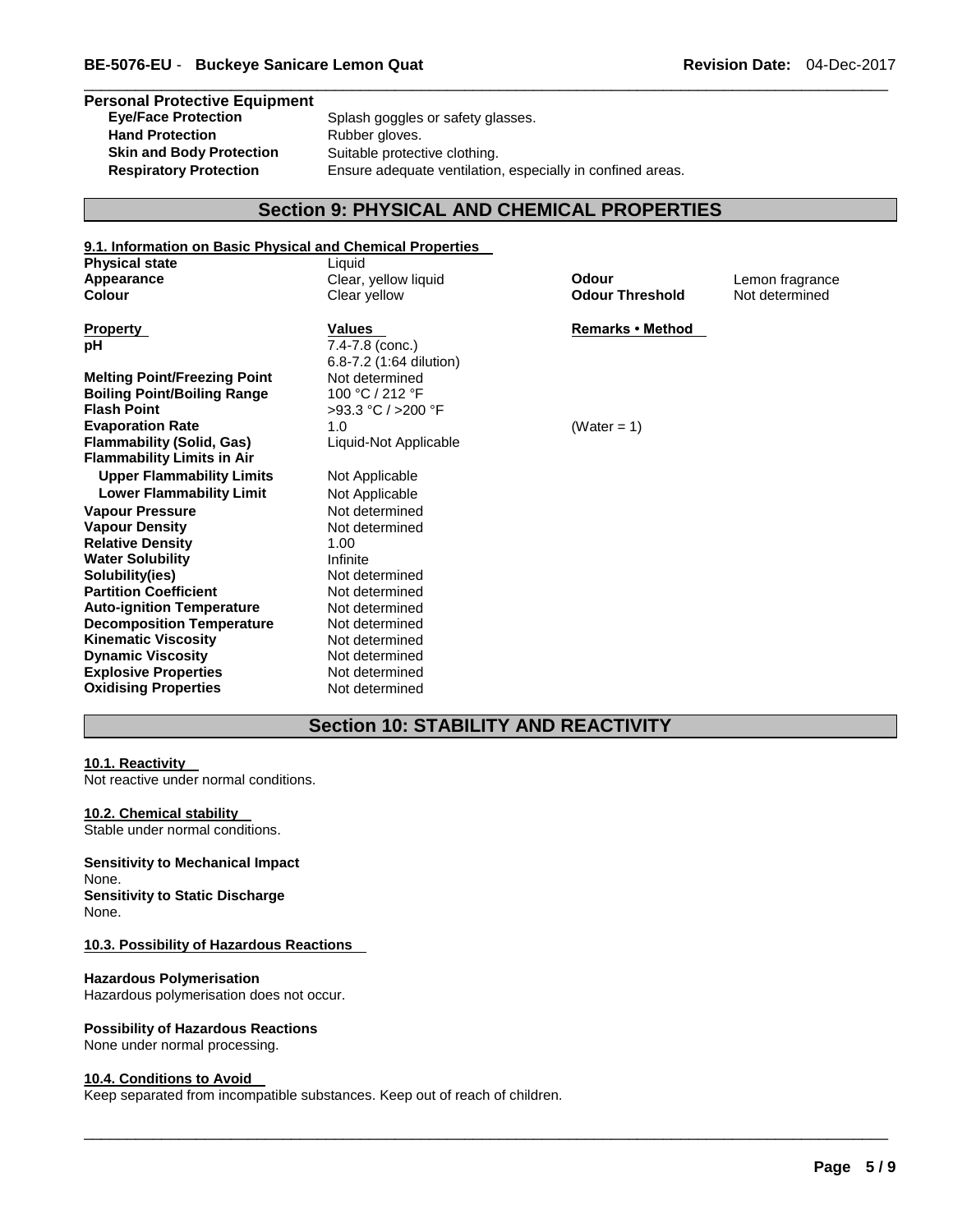### **10.5. Incompatible Materials**

Chlorine bleach. Anionic detergents. Strong oxidising agents. Strong reducing agents.

### **10.6. Hazardous Decomposition Products**

Thermal decomposition can lead to release of irritating and toxic gases and vapours.

### **Section 11: TOXICOLOGICAL INFORMATION**

\_\_\_\_\_\_\_\_\_\_\_\_\_\_\_\_\_\_\_\_\_\_\_\_\_\_\_\_\_\_\_\_\_\_\_\_\_\_\_\_\_\_\_\_\_\_\_\_\_\_\_\_\_\_\_\_\_\_\_\_\_\_\_\_\_\_\_\_\_\_\_\_\_\_\_\_\_\_\_\_\_\_\_\_\_\_\_\_\_\_\_\_\_

### **11.1. Information on Toxicological Effects**

**Acute Toxicity** 

.

### **Product Information**

| <b>Inhalation</b>   | Avoid breathing vapours or mists. |
|---------------------|-----------------------------------|
| <b>Eye Contact</b>  | Causes serious eye damage.        |
| <b>Skin Contact</b> | Causes skin irritation.           |
| Ingestion           | Do not ingest.                    |

### **The following values are calculated based on chapter 3.1 of the GHS document**

| ATEmix (oral)                 | 10,883.00 mg/kg |
|-------------------------------|-----------------|
| ATEmix (inhalation-dust/mist) | 12,470.00 mg/L  |

### **Unknown Acute Toxicity**

8.23 % of the mixture consists of ingredient(s) of unknown toxicity.

3 % of the mixture consists of ingredient(s) of unknown acute oral toxicity.

8.23 % of the mixture consists of ingredient(s) of unknown acute dermal toxicity.

8.23 % of the mixture consists of ingredient(s) of unknown acute inhalation toxicity (gas).

8.23 % of the mixture consists of ingredient(s) of unknown acute inhalation toxicity (vapour).

7.23 % of the mixture consists of ingredient(s) of unknown acute inhalation toxicity (dust/mist).

### **Component Information**

| <b>Chemical Name</b>                                | Oral LD50            | <b>Dermal LD50</b>      | <b>Inhalation LC50</b>   |
|-----------------------------------------------------|----------------------|-------------------------|--------------------------|
| Didecyldimethylammonium chloride                    | $= 84$ mg/kg (Rat)   |                         |                          |
| Alkyl dimethyl benzyl ammonium<br>chloride (C12-16) | $= 426$ mg/kg (Rat)  |                         |                          |
| Ethyl Alcohol                                       | $= 7060$ mg/kg (Rat) |                         | $= 124.7$ mg/L (Rat) 4 h |
| <b>FDTA</b>                                         | $= 1700$ mg/kg (Rat) |                         |                          |
| Sodium hydroxide                                    |                      | $= 1350$ mg/kg (Rabbit) |                          |

| <b>Skin corrosion/irritation</b>  | Not classified. |
|-----------------------------------|-----------------|
| Serious eye damage/eye irritation | Not classified. |
| <b>Sensitisation</b>              | Not classified. |
| Germ cell mutagenicity            | Not classified. |
| Carcinogenicity                   | Not classified. |
| <b>Reproductive toxicity</b>      | Not classified. |
| STOT - single exposure            | Not classified. |
| <b>STOT - repeated exposure</b>   | Not classified. |
| <b>Aspiration hazard</b>          | Not classified. |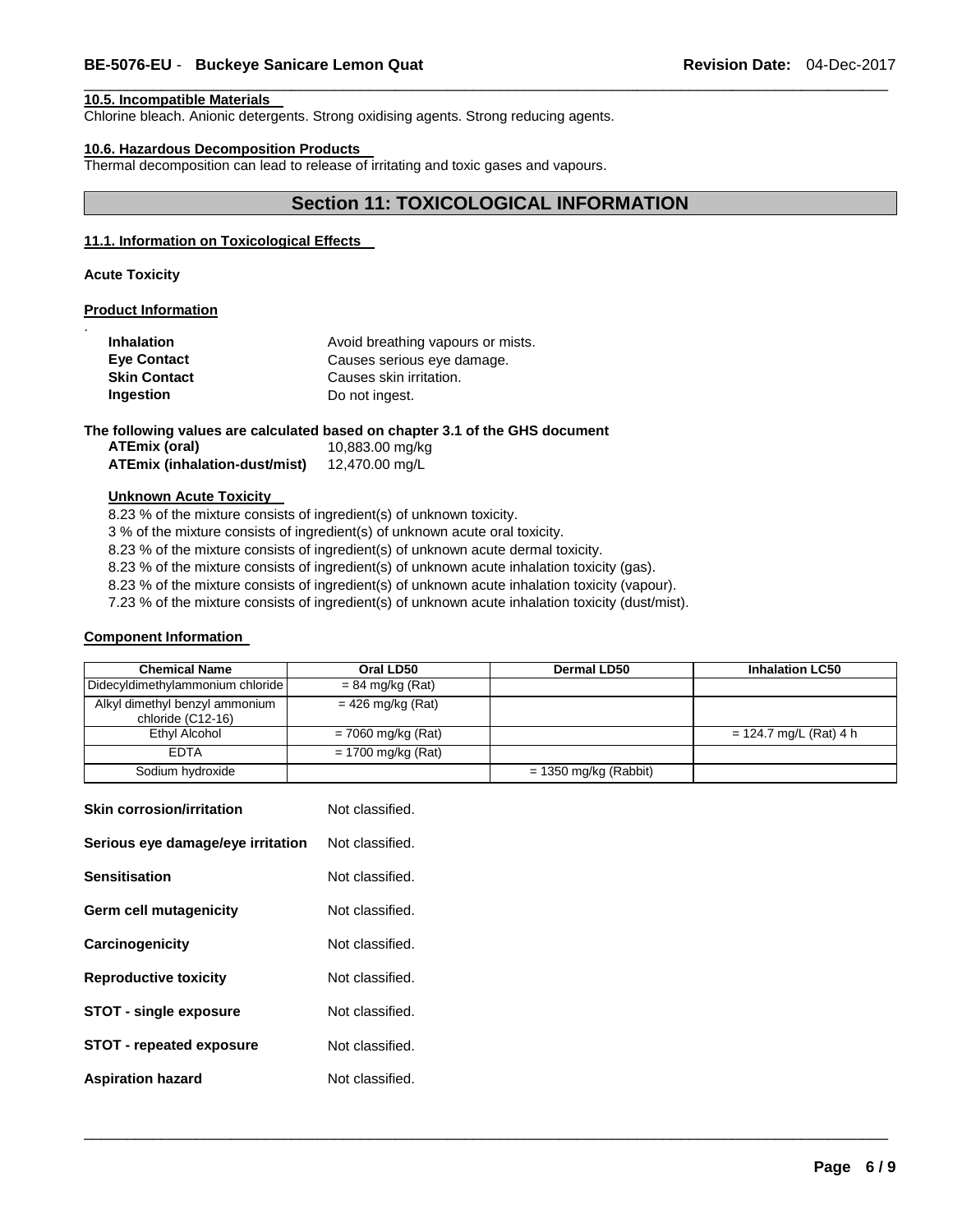### \_\_\_\_\_\_\_\_\_\_\_\_\_\_\_\_\_\_\_\_\_\_\_\_\_\_\_\_\_\_\_\_\_\_\_\_\_\_\_\_\_\_\_\_\_\_\_\_\_\_\_\_\_\_\_\_\_\_\_\_\_\_\_\_\_\_\_\_\_\_\_\_\_\_\_\_\_\_\_\_\_\_\_\_\_\_\_\_\_\_\_\_\_ **Section 12: ECOLOGICAL INFORMATION**

### **12.1. Toxicity**

Harmful to aquatic life with long lasting effects.

| <b>Chemical Name</b> | Algae/aguatic plants | Fish                               | <b>Crustacea</b>                |
|----------------------|----------------------|------------------------------------|---------------------------------|
| Ethyl Alcohol        |                      | 13400 - 15100: 96 h Pimephales     | 10800: 24 h Daphnia magna mg/L  |
|                      |                      | promelas mg/L LC50 flow-through    | EC50 2: 48 h Daphnia magna mg/L |
|                      |                      | 100: 96 h Pimephales promelas      | EC50 Static 9268 - 14221: 48 h  |
|                      |                      | mg/L LC50 static 12.0 - 16.0: 96 h | Daphnia magna mg/L LC50         |
|                      |                      | Oncorhynchus mykiss mL/L LC50      |                                 |
|                      |                      | static                             |                                 |
| Sodium hydroxide     |                      | 45.4: 96 h Oncorhynchus mykiss     |                                 |
|                      |                      | mg/L LC50 static                   |                                 |

### **12.2. Persistence and Degradability**

Not determined.

### **12.3. Bioaccumulative Potential**

| $\sim$<br>.<br>' Namu<br>∪ne<br>. | $-$<br>.<br><b>Coefficient</b><br>--<br>.<br>нно<br>$\mathbf{a}$ |
|-----------------------------------|------------------------------------------------------------------|
| Ethyl                             | $\sim$                                                           |
| Alcohol                           | ∠ت. ت                                                            |

### **12.4. Mobility in Soil**

**Mobility** Not determined.

### **12.5. Results of PBT and vPvB Assessment**

Not determined.

### **12.6. Other Adverse Effects**

Not determined.

## **Section 13: DISPOSAL CONSIDERATIONS**

### **13.1. Waste Treatment Methods**

| Waste from Residues / Unused<br><b>Products</b> | Disposal should be in accordance with applicable regional, national and local laws and<br>regulations. |
|-------------------------------------------------|--------------------------------------------------------------------------------------------------------|
| <b>Contaminated Packaging</b>                   | Improper disposal or reuse of this container may be dangerous and illegal.                             |
|                                                 | <b>Section 14: TRANSPORT INFORMATION</b>                                                               |
|                                                 |                                                                                                        |

| <b>IMDG</b>        |                                         |                                                                                                                                            |
|--------------------|-----------------------------------------|--------------------------------------------------------------------------------------------------------------------------------------------|
| 14.1               | <b>UN/ID No</b>                         | UN3082                                                                                                                                     |
|                    | 14.2 Proper Shipping Name               | Environmentally hazardous substance, liquid, n.o.s. (Didecyldimethylammonium chloride,<br>Alkyldimethylbenzyl ammonium chloride)           |
|                    | 14.3 Hazard Class                       | 9                                                                                                                                          |
|                    | 14.4 Packing Group                      | Ш                                                                                                                                          |
| <u>RID</u><br>14.1 | UN/ID No<br>14.2 Proper Shipping Name   | UN3082<br>Environmentally hazardous substance, liquid, n.o.s. (Didecyldimethylammonium chloride,<br>Alkyldimethylbenzyl ammonium chloride) |
|                    | 14.3 Hazard Class<br>14.4 Packing Group | 9<br>$\mathbf{III}$                                                                                                                        |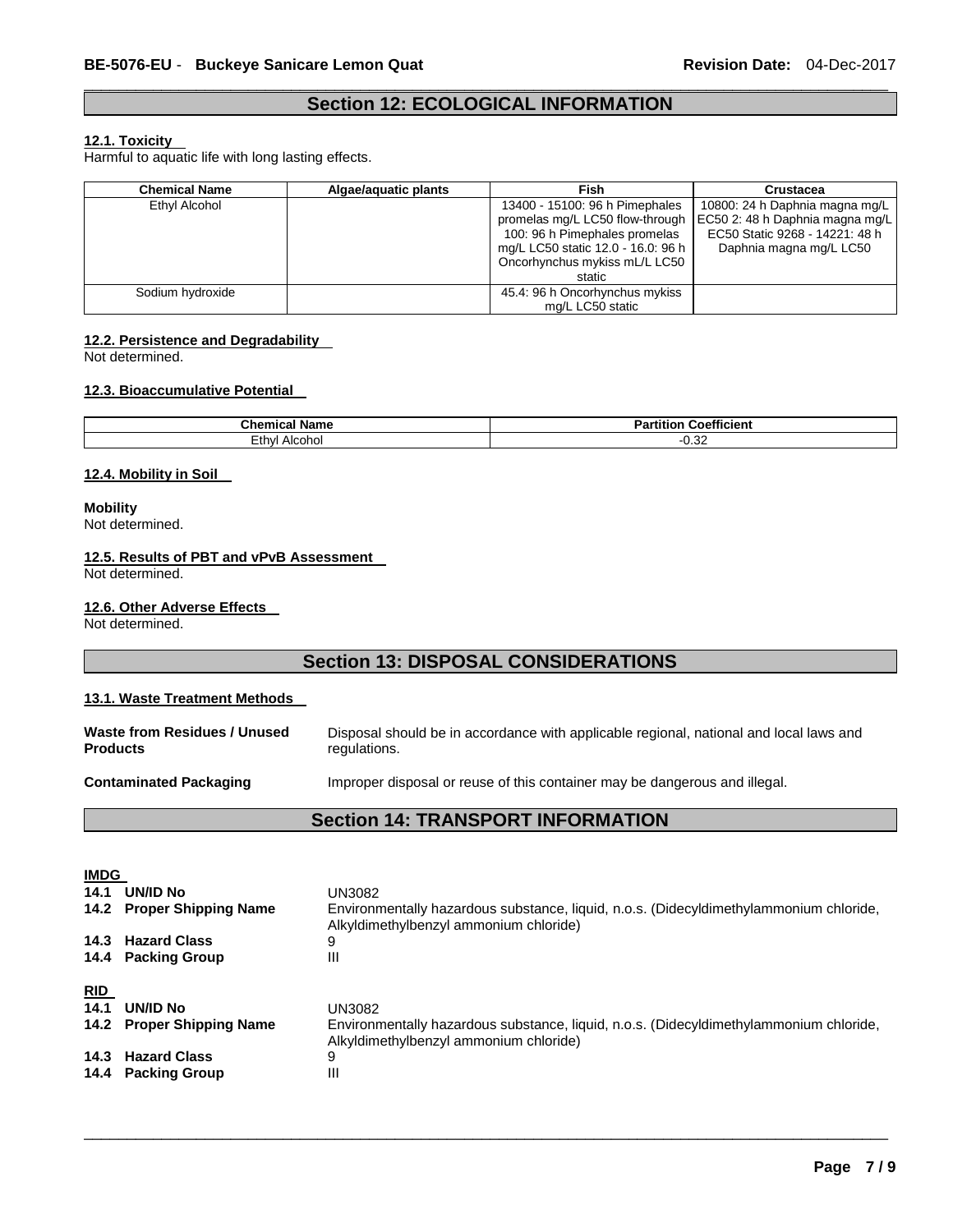| $\sim$ $\sim$ $\sim$ $\sim$<br>14.1 | UN/ID No<br>14.2 Proper Shipping Name<br>14.3 Hazard Class<br>14.4 Packing Group | UN3082<br>Environmentally hazardous substance, liquid, n.o.s. (Didecyldimethylammonium chloride,<br>Alkyldimethylbenzyl ammonium chloride)<br>9<br>Ш |
|-------------------------------------|----------------------------------------------------------------------------------|------------------------------------------------------------------------------------------------------------------------------------------------------|
| IATA<br>14.1                        | UN/ID No<br>14.2 Proper Shipping Name                                            | UN3082<br>Environmentally hazardous substance, liquid, n.o.s. (Didecyldimethylammonium chloride,<br>Alkyldimethylbenzyl ammonium chloride)           |
|                                     | 14.3 Hazard Class<br>14.4 Packing Group                                          | 9<br>Ш                                                                                                                                               |

\_\_\_\_\_\_\_\_\_\_\_\_\_\_\_\_\_\_\_\_\_\_\_\_\_\_\_\_\_\_\_\_\_\_\_\_\_\_\_\_\_\_\_\_\_\_\_\_\_\_\_\_\_\_\_\_\_\_\_\_\_\_\_\_\_\_\_\_\_\_\_\_\_\_\_\_\_\_\_\_\_\_\_\_\_\_\_\_\_\_\_\_\_

## **Section 15: REGULATORY INFORMATION**

### **15.1. Safety, Health and Environmental Regulations/Legislation Specific for the Substance or Mixture**

### **National Regulations**

France

**ADR** 

### **Occupational Illnesses (R-463-3, France)**

| $\ddot{\phantom{1}}$<br>$\sim$<br>`hemical Name             | D <sub>C</sub><br>r<br>number<br>rencn<br>NU. | Title |
|-------------------------------------------------------------|-----------------------------------------------|-------|
| Ethvl<br>. .<br>Alcohol                                     | <b>RG 84</b>                                  |       |
| $\rightarrow$ $\rightarrow$ $\rightarrow$<br>ыл.<br>_______ |                                               |       |

### **European Union**

Take note of Directive 98/24/EC on the protection of the health and safety of workers from the risks related to chemical agents at work**.** 

### **Authorisations and/or restrictions on use:**

This product does not contain substances subject to authorisation (Regulation (EC) No. 1907/2006 (REACH), Annex XIV) This product does not contain substances subject to restriction (Regulation (EC) No. 1907/2006 (REACH), Annex XVII)

#### **Persistent Organic Pollutants**

Not applicable

**Export Notification requirements** This product contains substances which are regulated pursuant to Regulation (EC) No. 689/2008 of the European parliament and of the council concerning the export and import of dangerous chemicals

| <b>Chemical Name</b>                         | European Export/Import Restrictions per (EC) 649/2012 - Annex<br><b>Number</b> |
|----------------------------------------------|--------------------------------------------------------------------------------|
| Didecyldimethylammonium chloride - 7173-51-5 |                                                                                |

**Ozone-depleting substances (ODS) regulation (EC) 1005/2009**

Not applicable

### **International Inventories**

| Component                                                | <b>TSCA</b> | <b>DSL/NDSL</b> | <b>EINECS/ELIN</b><br>СS | <b>PICCS</b> | <b>ENCS</b> | <b>IECSC</b>      | <b>AICS</b> | <b>KECL</b> |
|----------------------------------------------------------|-------------|-----------------|--------------------------|--------------|-------------|-------------------|-------------|-------------|
| Didecyldimethylammon<br>ium chloride<br>7173-51-5 (2.54) |             |                 |                          |              | Present     |                   |             | Present     |
| Ethyl Alcohol<br>$64-17-5(1)$                            |             |                 | v                        |              | Present     | v                 |             | Present     |
| Sodium hydroxide<br>1310-73-2 (0.3)                      |             |                 |                          |              | Present     | $\checkmark$<br>⌒ |             | Present     |